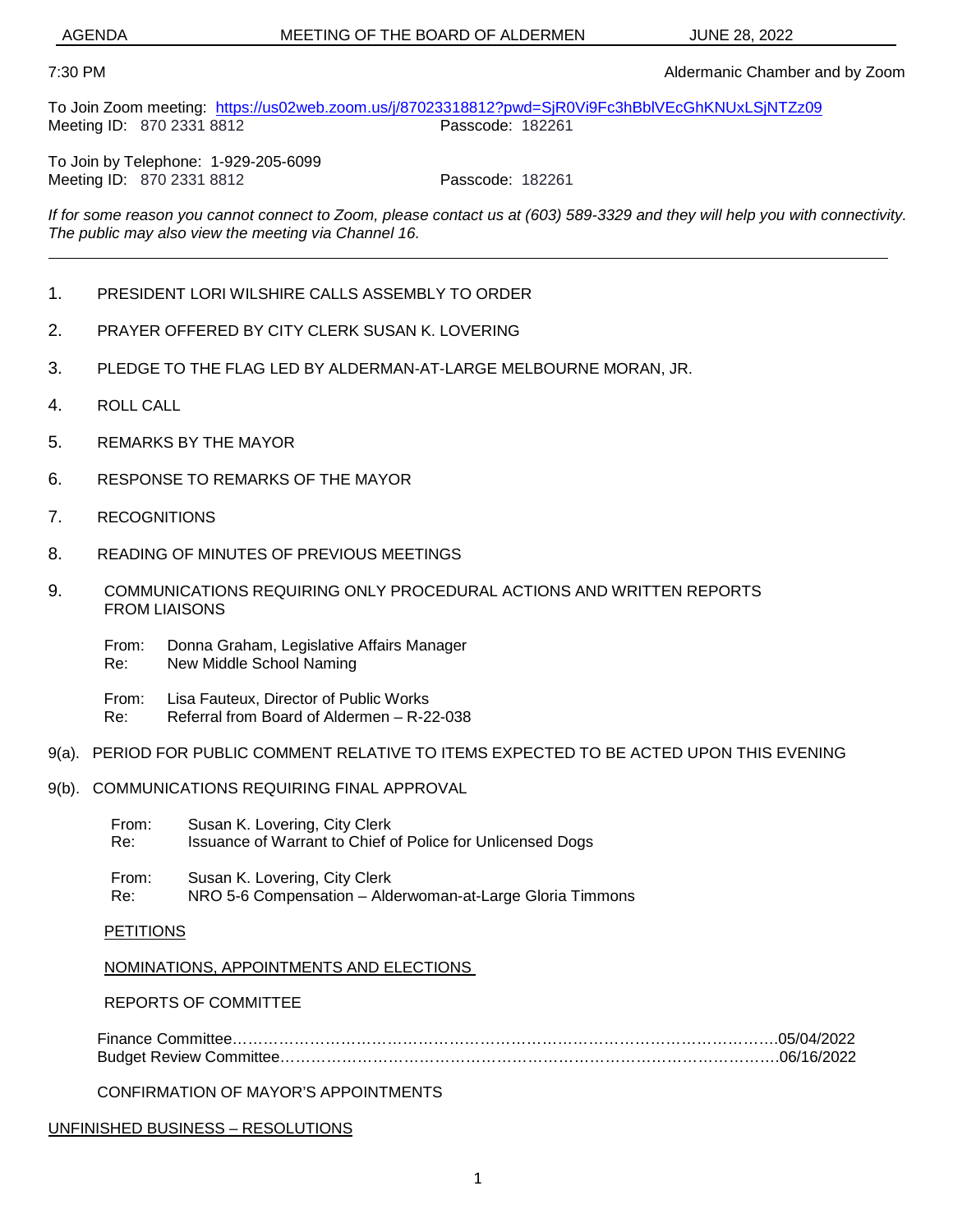- **R-22-035**
	- **Mayor Jim Donchess** Alderman-at-Large Michael B. O'Brien, Sr. Alderman John Sullivan Alderman Patricia Klee Alderman Thomas Lopez Alderman Alex Comeau Alderman Richard A. Dowd Alderman John Cathey Alderman Derek Thibeault Alderman-at-Large Lori Wilshire

#### **RELATIVE TO THE ADOPTION OF THE FISCAL YEAR 2023 PROPOSED BUDGET FOR THE CITY OF NASHUA GENERAL, ENTERPRISE, SPECIAL REVENUE AND GRANT FUNDS**

• Budget Review Committee with anticipated recommendation for final passage with possible amendments

#### **R-22-038**

Endorsers: Mayor Jim Donchess Alderman-at-Large Michael B. O'Brien, Sr. Alderman Patricia Klee Alderman-at-Large Melbourne Moran, Jr. Alderman Thomas Lopez Alderman-at-Large Ben Clemons Alderwoman-at-Large Shoshanna Kelly Alderman Alex Comeau Alderman Richard A. Dowd Alderman Tyler Gouveia Alderman John Cathey Alderman Derek Thibeault Alderman-at-Large Lori Wilshire

#### **AUTHORIZING THE MAYOR AND CITY TREASURER TO ISSUE BONDS NOT TO EXCEED THE AMOUNT OF TWO MILLION AND FOUR HUNDRED FIFTY THOUSAND DOLLARS (\$2,450,000) FOR WALNUT STREET OVAL INTERSECTION PROJECT AND WEST PEARL STREET STREETSCAPING**

• Budget Review Committee with anticipated recommendation for final passage

# **R-22-042**

Mayor Jim Donchess Alderman Patricia Klee Alderman-at-Large Melbourne Moran, Jr. Alderman Thomas Lopez Alderman-at-Large Michael B. O'Brien, Sr. Alderman Richard A. Dowd Alderman Derek Thibeault Alderman-at-Large Lori Wilshire

#### **RELATIVE TO THE SUPPLEMENTAL APPROPRIATION OF \$320,000 FROM FY2022 ASSIGNED FUND BALANCE INTO DEPARTMENT 152 "FIRE", ACCOUNT 51330 "SHIFT COVERAGE"**

- Budget Review Committee with anticipated recommendation for final passage
- Board of Public Works with a positive recommendation

#### UNFINISHED BUSINESS – ORDINANCES

#### NEW BUSINESS – RESOLUTIONS

#### NEW BUSINESS – ORDINANCES

#### PERIOD FOR GENERAL PUBLIC COMMENT

#### REMARKS BY THE MEMBERS OF THE BOARD OF ALDERMEN

Committee announcements:

#### ADJOURNMENT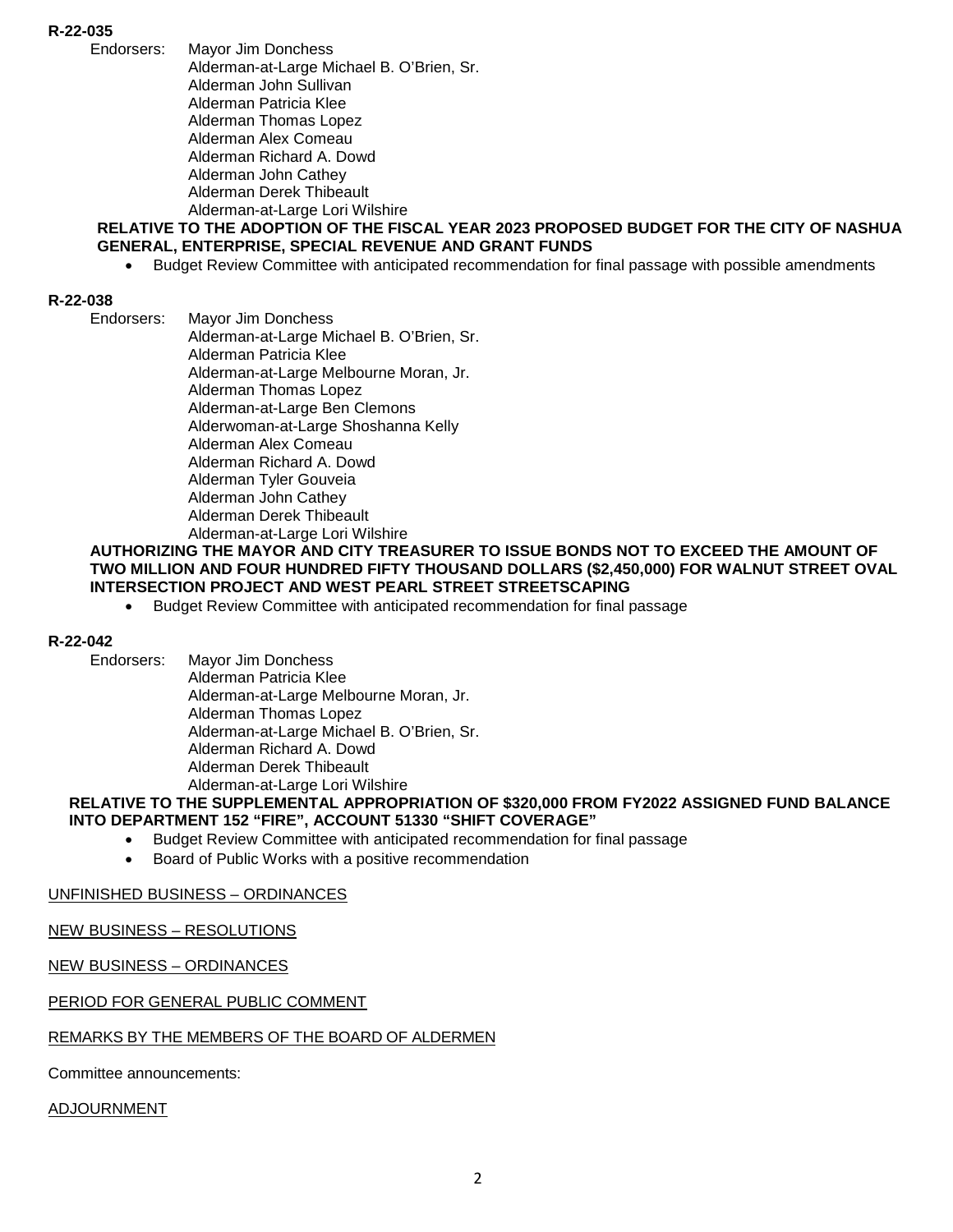# **Board of Aldermen**

City of Nashua 229 Main Street Nashua, NH 03061-2019 (603) 589-3030



# **MEMORANDUM**

TO: Board of Aldermen

FROM: Donna Graham, Legislative Affairs Manager

DATE: June 16, 2022

SUBJ.: Communications Received from the Public

Attached please find communications received from the public as follows:

From: Kimberly McCarthy

Re: New Middle School Naming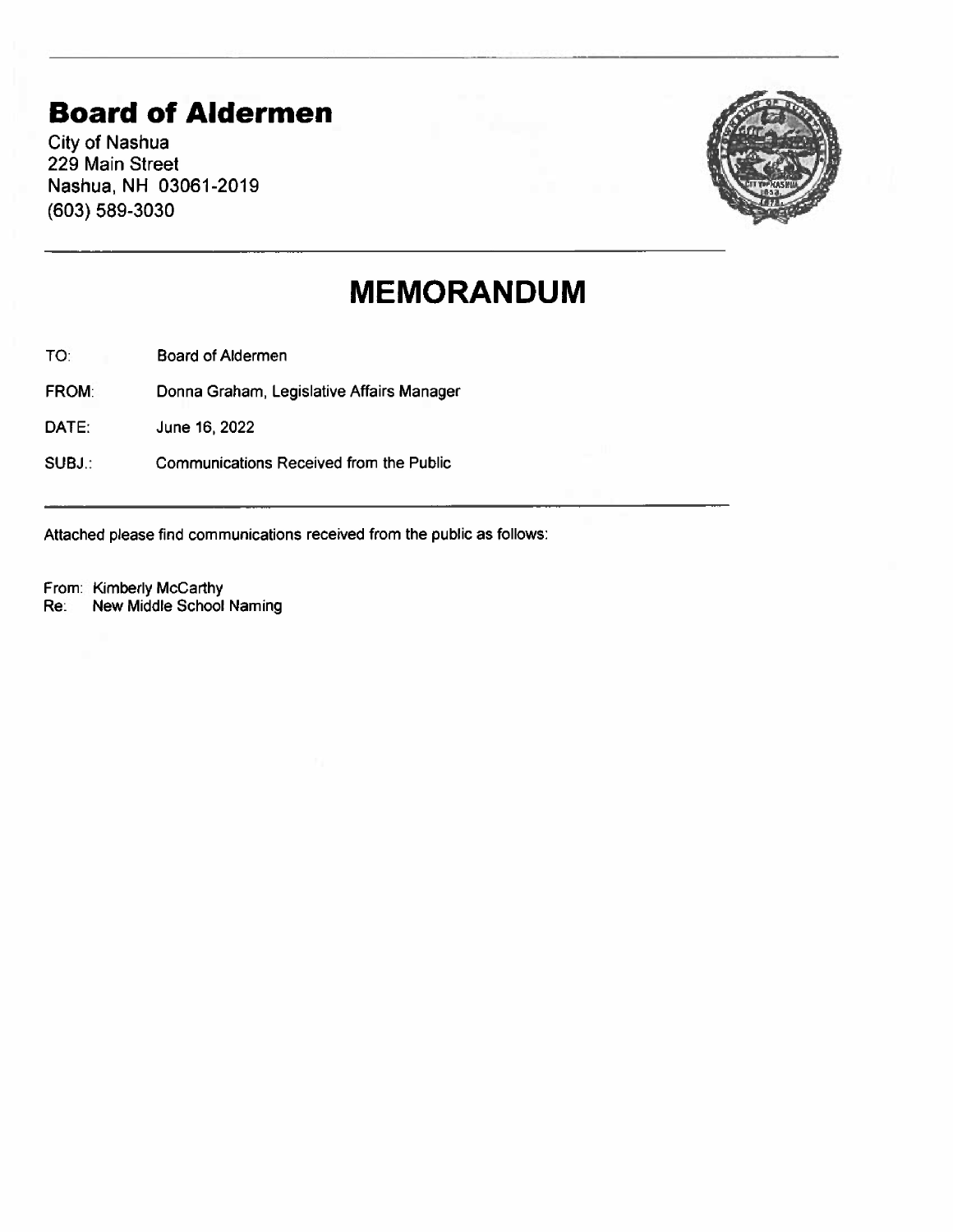#### Graham, Donna

| From:    |  |
|----------|--|
| Sent:    |  |
| To:      |  |
| Subject: |  |

Kimberly McCarthy Monday, June 13, 2022 1:25 PM Board of Aldermen New Middle School Naming

CAUTION: This email came from outside of the organization. Do not click links/open attachments if source is unknown.

#### Good Afternoon,

I'm writing to the Board of Alderman today to ask for your support in naming the new Nashua middle School. My father was the late Nashua Alderman-at-Large Brian McCarthy, who passed suddenly in 2018. I am reaching out in hopes that you each can join me in supporting naming the school in his memory. My Dad served on the Board of Alderman in Nashua for 25 years and was involved with the City through the ZBA prior to that. During his time on the BOA, he was a part of the Joint Special School Building Committee for all 25 years of his aldermanic tenure. He was instrumental in the purchase of the site where the new middle school will be located, along with advocating for the conservation land surrounding it in southwest Nashua. One of his many accomplishments and one of the things he was most proud of and known for was his participation in the construction of Nashua High School North and renovation of Nashua High School South. I've heard stories of his dedication to the projects to assure they stayed on time and under budget while making sure both schools were equal. The idea for two schools rather than one came up as a way to reduce the number of students at the high school and create more ideal class sizes. He wanted to be sure the renovation of South provided the same opportunities as the brand new construction at North and that no student was at a disadvantage because of their address.

Education and lifelong learning were core values my Dad held. Outside of his work on the Joint Special School Building Committee, he took other opportunities to support education, especially STEM education, both in the community and literally around the world. As a HAM radio operator, he volunteered his time with AMSAT, the Radio Amateur Satellite Corporation. He wrote software for four satellites that were launched in 2015 that helped calculate the spin rate and direction of the satellite based on the solar panel voltage. The satellites are known as CubeSats and are part of the Educational Launch of Nanosatellites Missions (ElaNa). The AMSAT satellite that was launched was intended for simple communications and provides STEM educational opportunities for students globally. This satellite can be contacted from around the world. For his work, he received a NASA patch for that mission.

Along with his HAM radio and AMSAT volunteerism, he was a Band Booster while my brother and I were in high school. He was often revered for his willingness to cut onions for our annual Super Bowl sub fundraiser and through band boosters was how he came to be friends with fellow Alderman Rick Dowd. He had volunteered his time for various science camps around the city, came to speak about model rocketry, and volunteered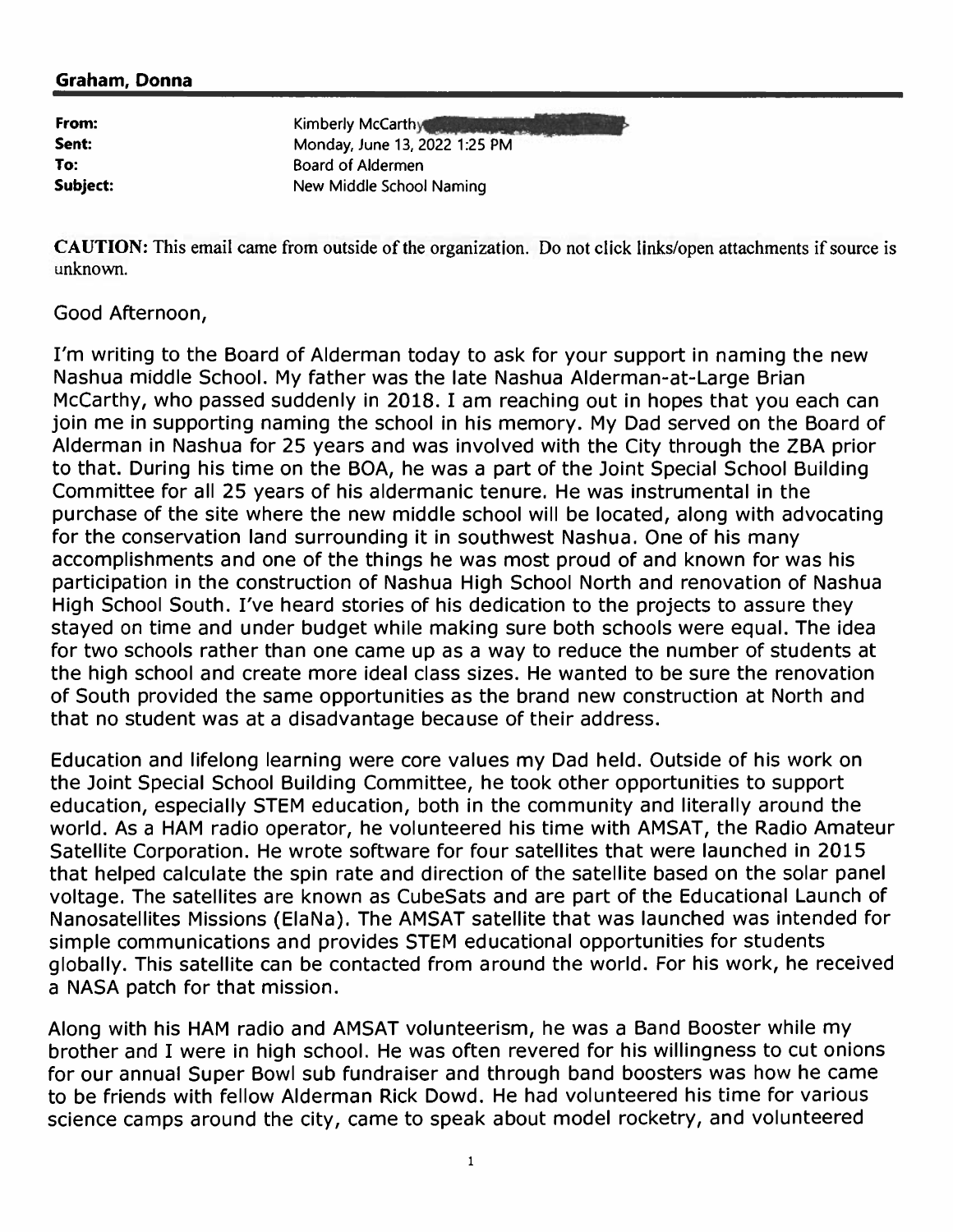with my brothers aerospace engineering classes model rocket launch. He posthumously received City Arts Nashua's Art Hero award in 2019. Mayor Donchess said of my Dad that "he was a great supporter of the arts here in Nashua, and was someone who championed the arts and culture in both Nashua Schools and the community/' He spoke with the Leadership Greater Nashua participants and to a course on learning what it was like to be an elected official in Nashua. He was revered as a pillar of knowledge, his passion for education, and for the City of Nashua.

Prior to my Dad's time in Nashua, he started his career as a teacher before becoming a software engineer with Digital Equipment Corporation. While at Digital, he worked on the team that developed Dec-talk, a speech synthesizer and text-to-speech technology used for interacting with the public and allowing those with speech disabilities and non verbal students to verbalize. The most well known user of this technology is theoretical physicist, Steven Hawking. As a software engineer with NetApp, my Dad held several patents for his work on improvements to cloud technology, software which is currently used by organizations such as Amazon, Disney, and Paramount.

My Dad was so passionate about Nashua and Education. He listened to every resident who reached out to him and offered insight and assistance to so many people. I've been told by so many how he was always willing to listen and discuss an issue even when he didn't agree. People we didn't know came to his services and told me they felt they just had to come and pay their respect. Much to my surprise I had strangers come up to me while I was out in the weeks following his passing to express their condolences. I know if I walk into almost any City building, his name is there somewhere. His work and his impact in the community is felt by every citizen and will be for generations to come. For his work supporting Education, as an Alderman, and for his personal contributions to technology and education across the country, I can think of no better tribute to my Dad's legacy than to name the New Nashua Middle School for him. It would be an incredible testament to his involvement over 25+ years with the Board of Alderman and City of Nashua. It would mean so much to me to have this school named in my Dad's honor.

I'm asking that if you support naming the school for my Dad, to please join me in contacting the Board of Education and the Ad-Hoc naming committee to voice your support by June 22nd, as well as reaching out to your constituents who may share the same sentiment. I'm sure you're aware, but the Board of Education can be reached at [boe@nashua.edu.](mailto:boe@nashua.edu)

Thank you for your time, consideration, and commitment to the citizens of Nashua. Sincerely,

Kim McCarthy 65 Musket Drive Nashua, NH 03062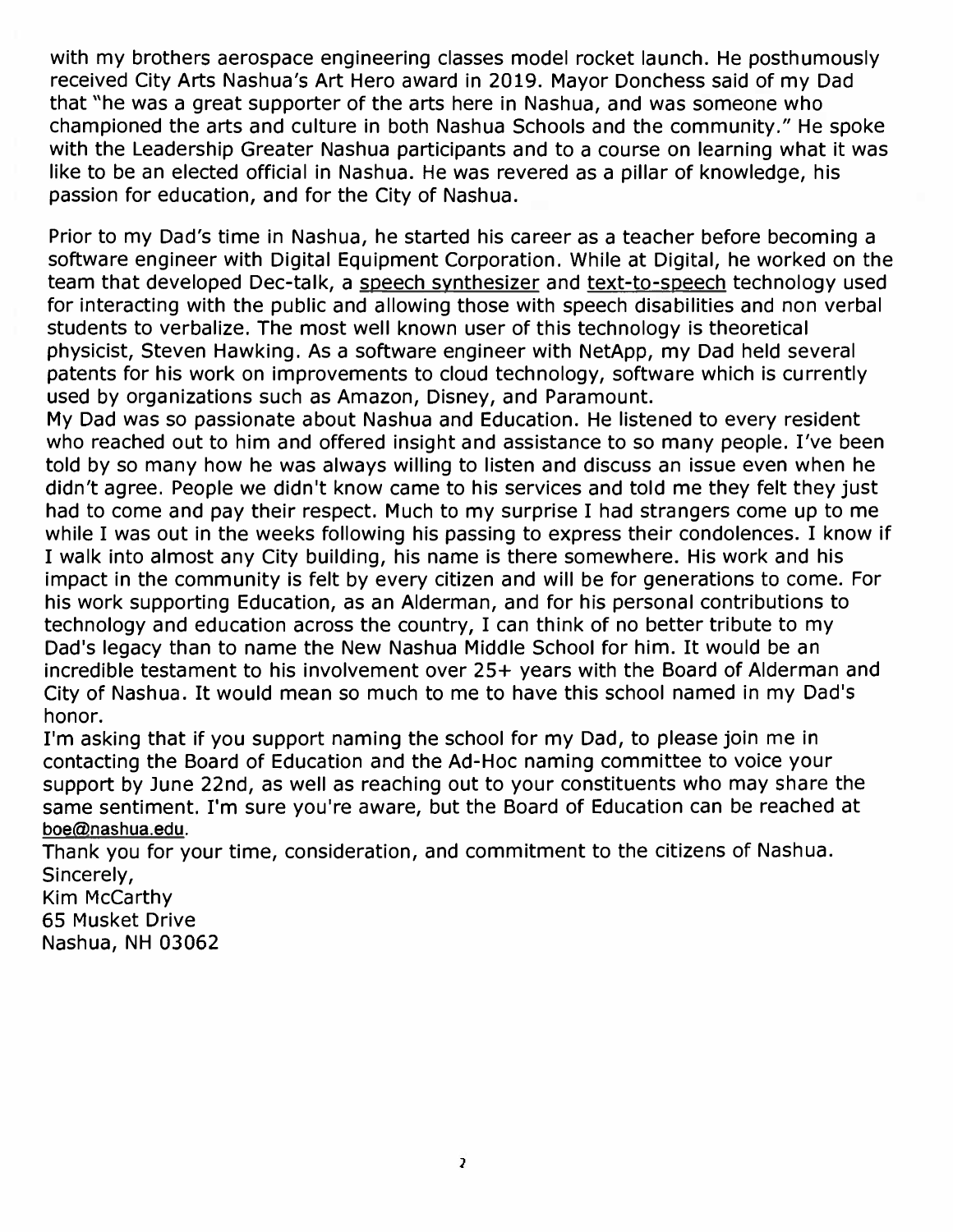

*"The Gate City\** 

### **Memorandum**

To: Board of Aldermen

From: Lisa M. Fauteux, Director of Public Works

Date: June 16, 2022

RE: Referral from Board of Aldermen - R-22-038

Please be advised that the Board of Public Works met on June 16, 2022 and voted to provide the Board of Aldermen with a positive recommendation concerning proposed resolution R-22- 038.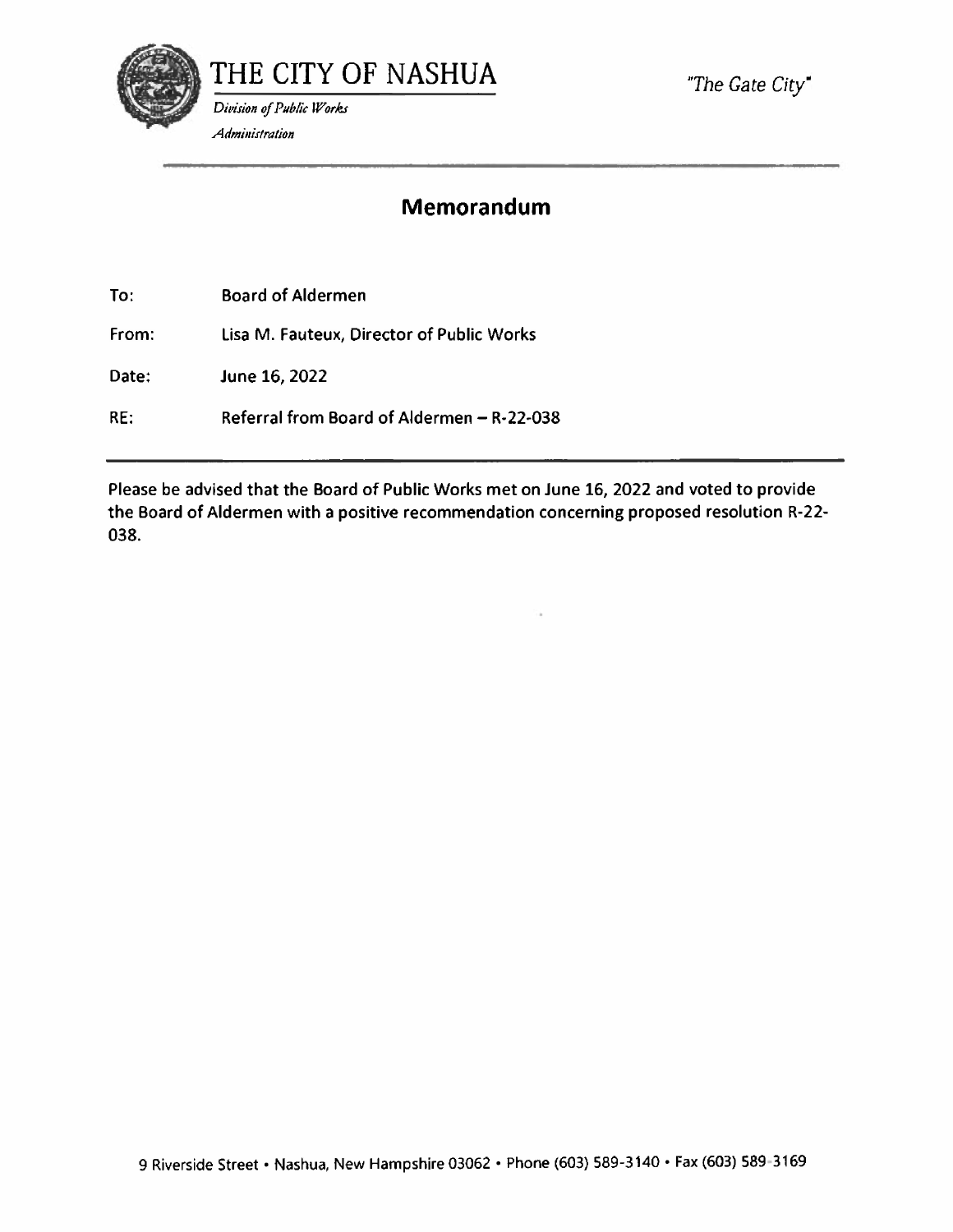# **Office of the City Clerk**

City of Nashua 229 Main Street **Susan Lovering**  Nashua, NH 03061-2019 City Clerk (603) 589-3010, Option #5 [CitvClerkDept@NashuanH.Gov](mailto:CitvClerkDept@NashuanH.Gov) 



## *MEMORANDUM*

TO: Board of Aldermen

FROM: Susan K. Lovering, City Clerk

DATE: June 16, 2022

RE: Issuance of Warrant to Chief of Police for Unlicensed Dogs

Please be advised RSA 466:14 requires the City Clerk to inform the Board of Aldermen annually of those owners who have failed to renew or license their dog(s). Upon receipt of said notice the Board of Aldermen shall commit the warrant to issue a civil forfeiture within 20 days from June **20th .** 

As of this writing the City Clerk's Office has licensed 8,779 dogs and 1,448 remain outstanding for the 2022-2023 licensing year. Although reminders have been sent to these owners, the office will continue to try and reach as many residents as possible prior to the Board's meeting on June **28th .** 

Please accept this memorandum as formal notification that the Board is to commit the warrant to the Chief of Police within 20 days from June 20. Those owners identified on the warrant will be notified that they are required to license their dog(s) and pay a \$25 civil forfeiture fee per dog and a \$7 cost of service fee within 15 calendar days of said notice.

Thank you for your attention to this matter.

cc: Mayor James W. Donchess Chief of Police Kevin Rourke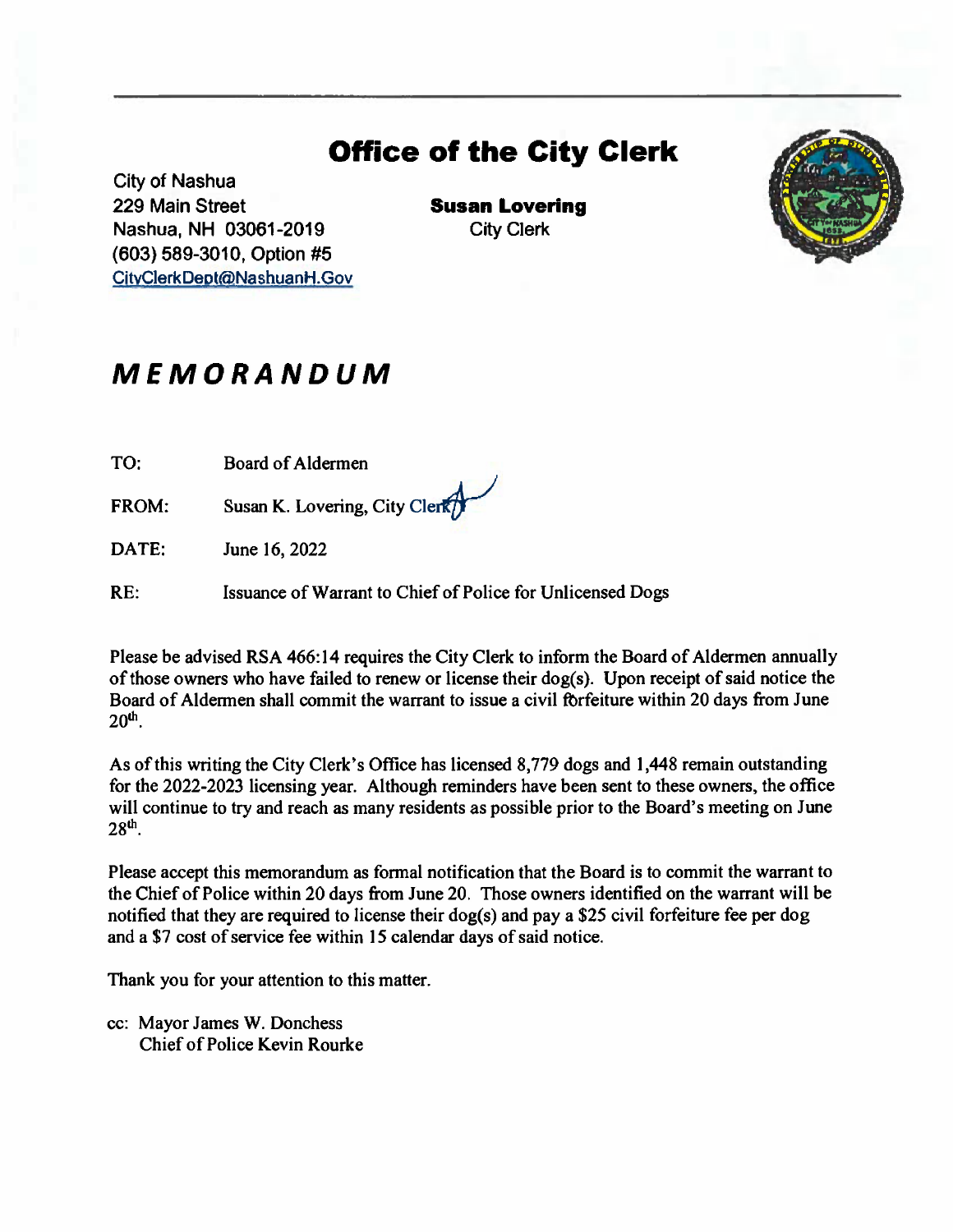

2022-2023 Warrant for Unlicensed Dogs

To Kevin Rourke, Chief of Police for the City of Nashua, in the County of Hillsborough, State of New Hampshire.

In the name of the City of Nashua, you or your designee, are directed and required, pursuant to RSA 466:14; to issue a civil forfeiture for each unlicensed dog to the persons named in the list hereby committed to you.

Given under this hand and seal of the Board of Aldermen, of the City of Nashua, this 28<sup>th</sup> day of June, **2022.** 

| Alderman-at-Large Lori Wilshire           | Alderman Patricia Klee          |
|-------------------------------------------|---------------------------------|
| Alderman-at-Large Michael B. O'Brien, Sr. | <b>Alderman Thomas Lopez</b>    |
| Alderman-at-Large Ben Clemons             | Alderman Ernest A. Jette        |
| Alderwoman-at-Large Shoshanna Kelly       | <b>Alderman Alex Comeau</b>     |
| Alderman-at-Large Melbourne Moran, Jr.    | Alderman John Cathey            |
| Alderwoman-at-Large Gloria Timmons        | <b>Alderman Derek Thibeault</b> |
| Alderman Tyler Gouveia                    | Alderman John Sullivan          |

### BOARD OF ALDERMEN

Alderman Richard A. Dowd